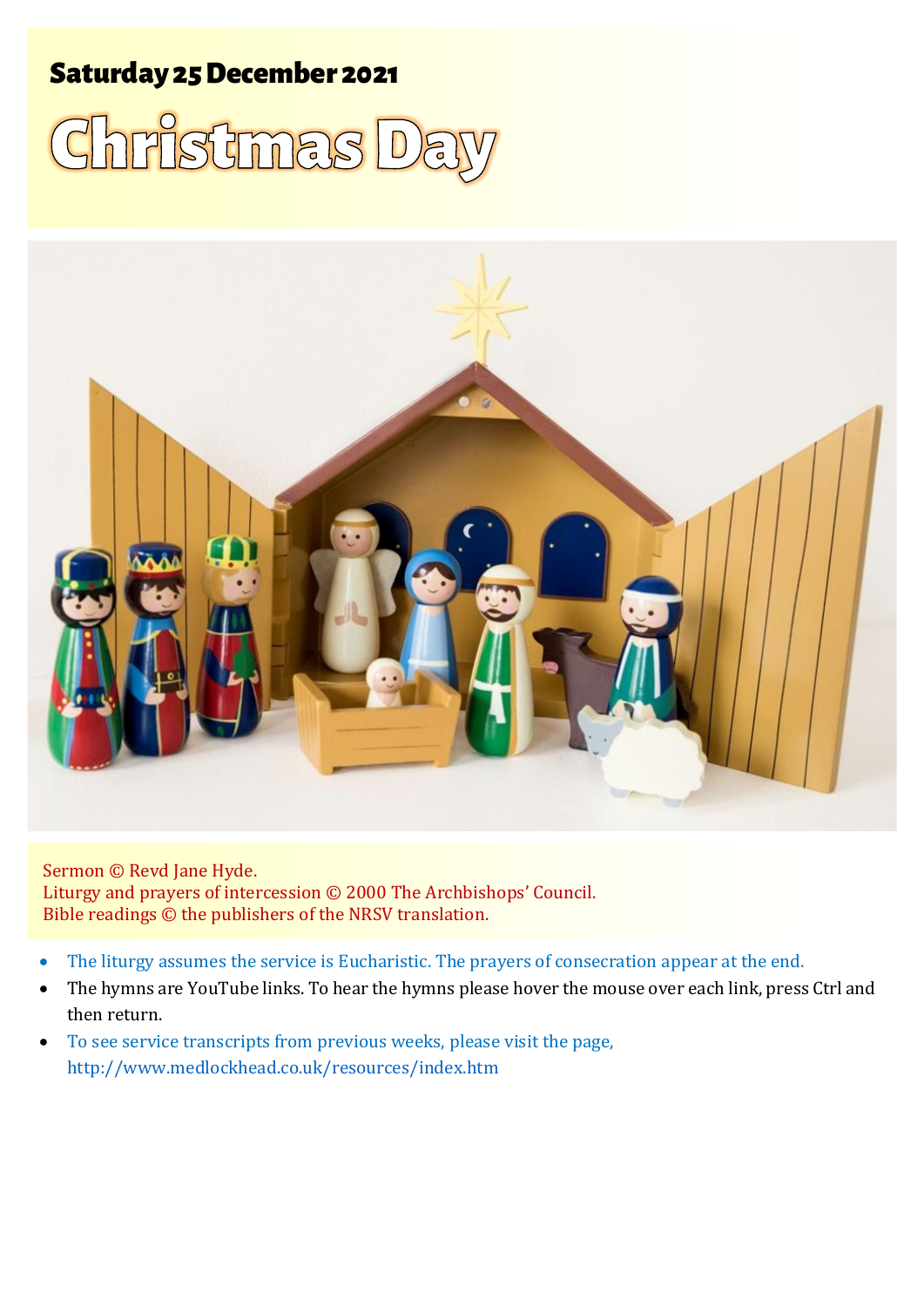# **Introduction and welcome**

HYMN 1 **[In the bleak midwinter](https://www.youtube.com/watch?v=r_dO91hQhkU)** (please click on this link to hear the hymn)

# **The Welcome**

In the name of the Father, and of the Son, and of the Holy Spirit

All **Amen.**

The Lord be with you

All **And also with you.**

# **The Preparation**

All **Almighty God,**

**to whom all hearts are open, all desires known, and from whom no secrets are hidden: cleanse the thoughts of our hearts by the inspiration of your Holy Spirit, that we may perfectly love you, and worthily magnify your holy name; through Christ our Lord. Amen.**

Our Lord Jesus Christ said:

The first commandment is this:

'Hear, O Israel, the Lord our God is the only Lord.

You shall love the Lord your God with all your heart,

with all your soul, with all your mind,

and with all your strength.'

And the second is this: 'Love your neighbour as yourself.'

There is no other commandment greater than these.

On these two commandments hang all the law and the prophets.

### All **Amen. Lord, have mercy.**

Hear the words of the angel to Joseph:

'You shall call his name Jesus, for he will save his people from their sins.' Let us therefore seek the forgiveness of God through Jesus the Saviour of the world.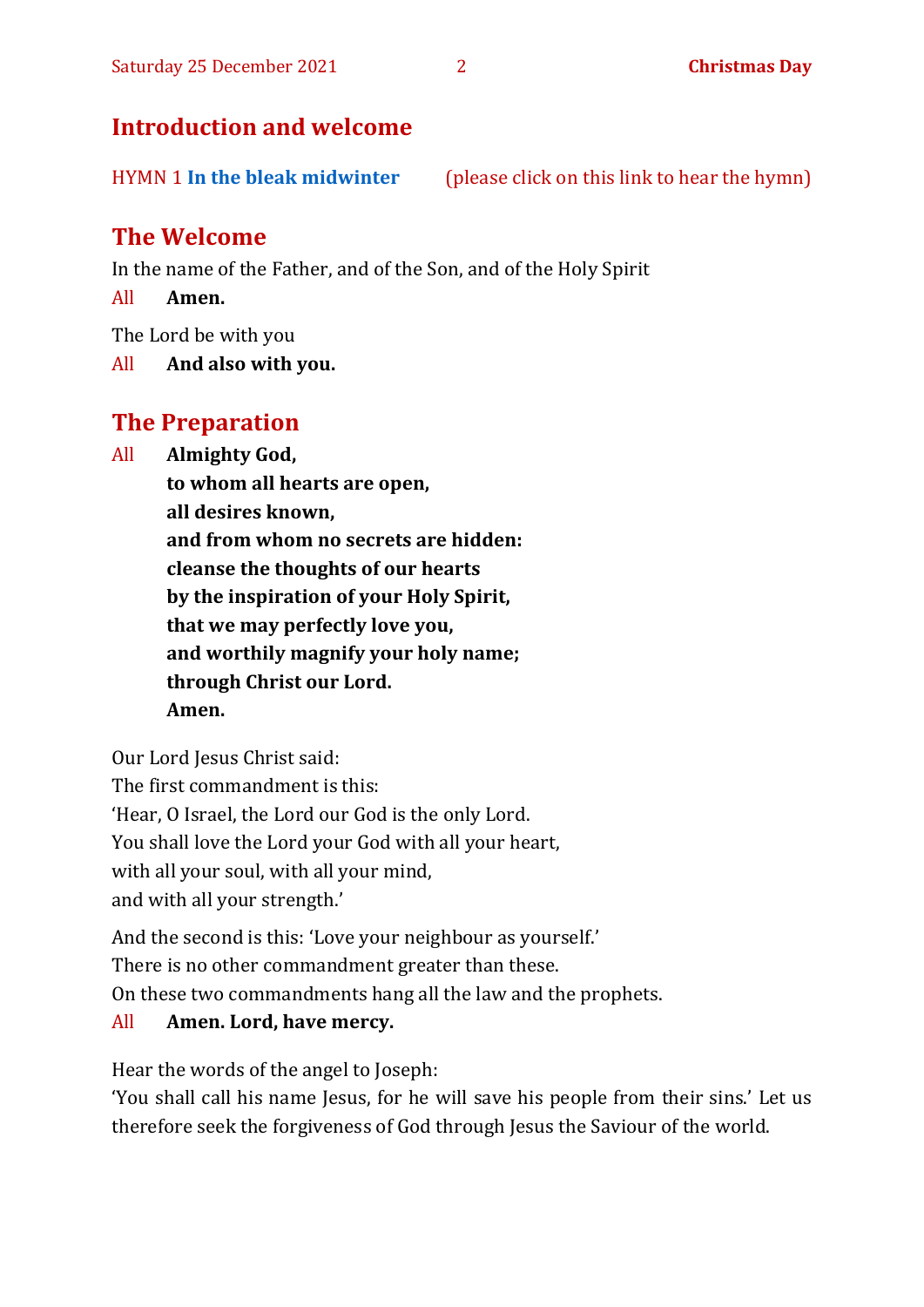All **Almighty God, our heavenly Father, we have sinned against you and against our neighbour in thought and word and deed, through negligence, through weakness, through our own deliberate fault. We are truly sorry and repent of all our sins. For the sake of your Son Jesus Christ, who died for us, forgive us all that is past and grant that we may serve you in newness of life to the glory of your name. Amen.**

Almighty God,

who forgives all who truly repent, have mercy upon you, pardon and deliver you from all your sins, confirm and strengthen you in all goodness, and keep you in life eternal; through Jesus Christ our Lord. All **Amen.**

# **The Gloria**

This Gloria is sung to the tune of 'Cwm Rhondda'. Click **[here](about:blank)** for the tune.

All **Glory be to God in Heaven, Songs of joy and peace we bring, Thankful hearts and voices raising, To creation's Lord we sing. Lord we thank you, Lord we praise you, Glory be to God our King: Glory be to God our King. Lamb of God, who on our shoulders, Bore the load of this world's sin; Only Son of God the Father, You have brought us peace within.**

**Lord, have mercy, Christ have mercy,**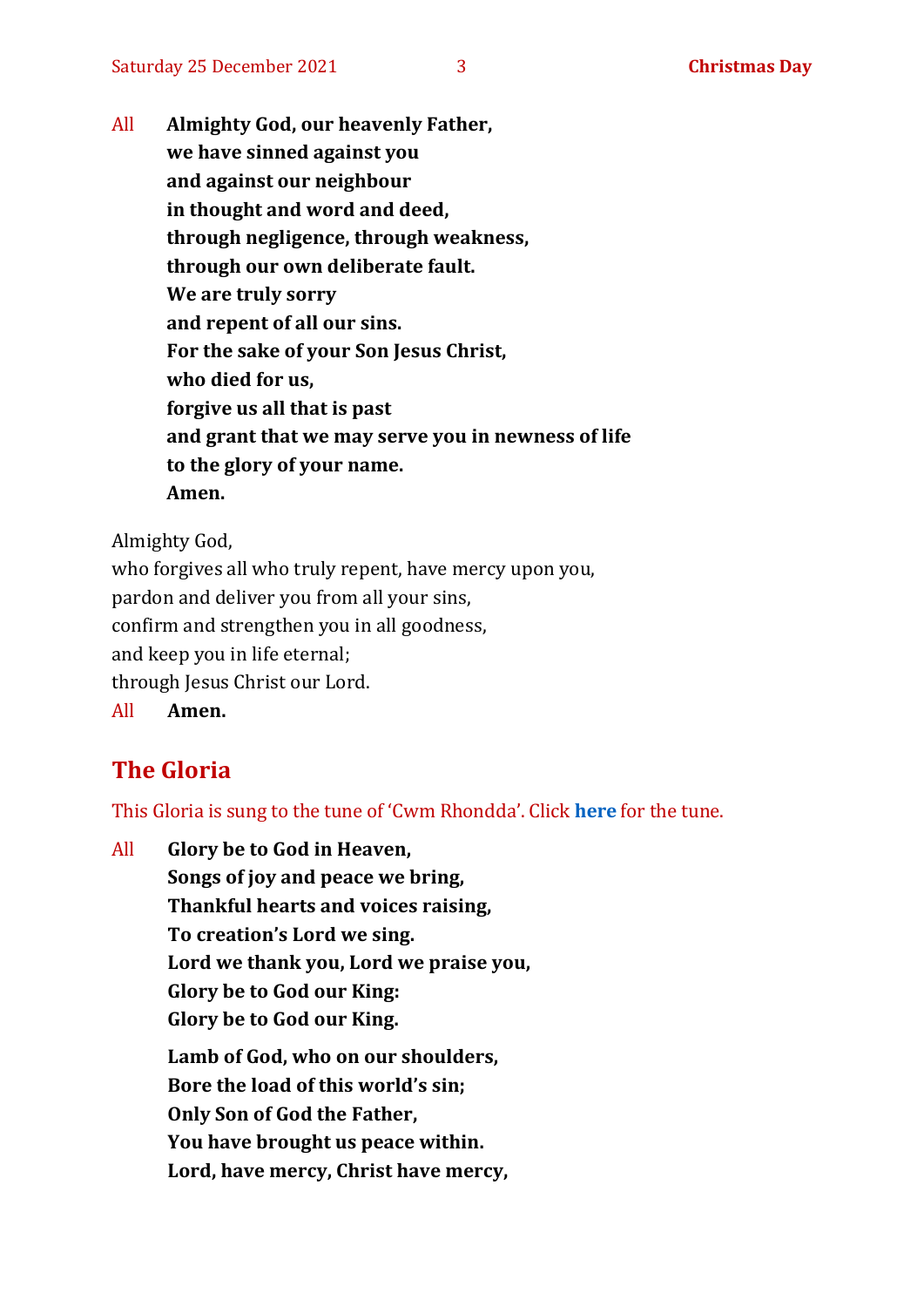**Now your glorious reign begin: Now your glorious reign begin.**

**You O Son of God are Holy, You we praise with one accord. None in heav'n or earth is like you, Only you are Christ the Lord. With the Father and the Spirit, Ever worshipped and adored: Ever worshipped and adored.**

### **The Collect for Christmas Day**

Almighty God,

you have given us your only-begotten Son to take our nature upon him and as at this time to be born of a pure virgin: grant that we, who have been born again and made your children by adoption and grace, may daily be renewed by your Holy Spirit; through Jesus Christ your Son our Lord, who is alive and reigns with you, in the unity of the Holy Spirit, one God, now and for ever.

All **Amen.**

# **First reading**

A reading from the book of the prophet Isaiah

The people who walked in darkness have seen a great light; those who lived in a land of deep darkness— on them light has shined. You have multiplied the nation, you have increased its joy; they rejoice before you as with joy at the harvest, as people exult when dividing plunder. For the yoke of their burden, and the bar across their shoulders, the rod of their oppressor, you have broken as on the day of Midian. For all the boots of the tramping warriors and all the garments rolled in blood shall be burned as fuel for the fire.

For a child has been born for us, a son given to us; authority rests upon his shoulders; and he is named Wonderful Counselor, Mighty God, Everlasting Father, Prince of Peace. His authority shall grow continually, and there shall be endless peace for the throne of David and his kingdom. He will establish and uphold it with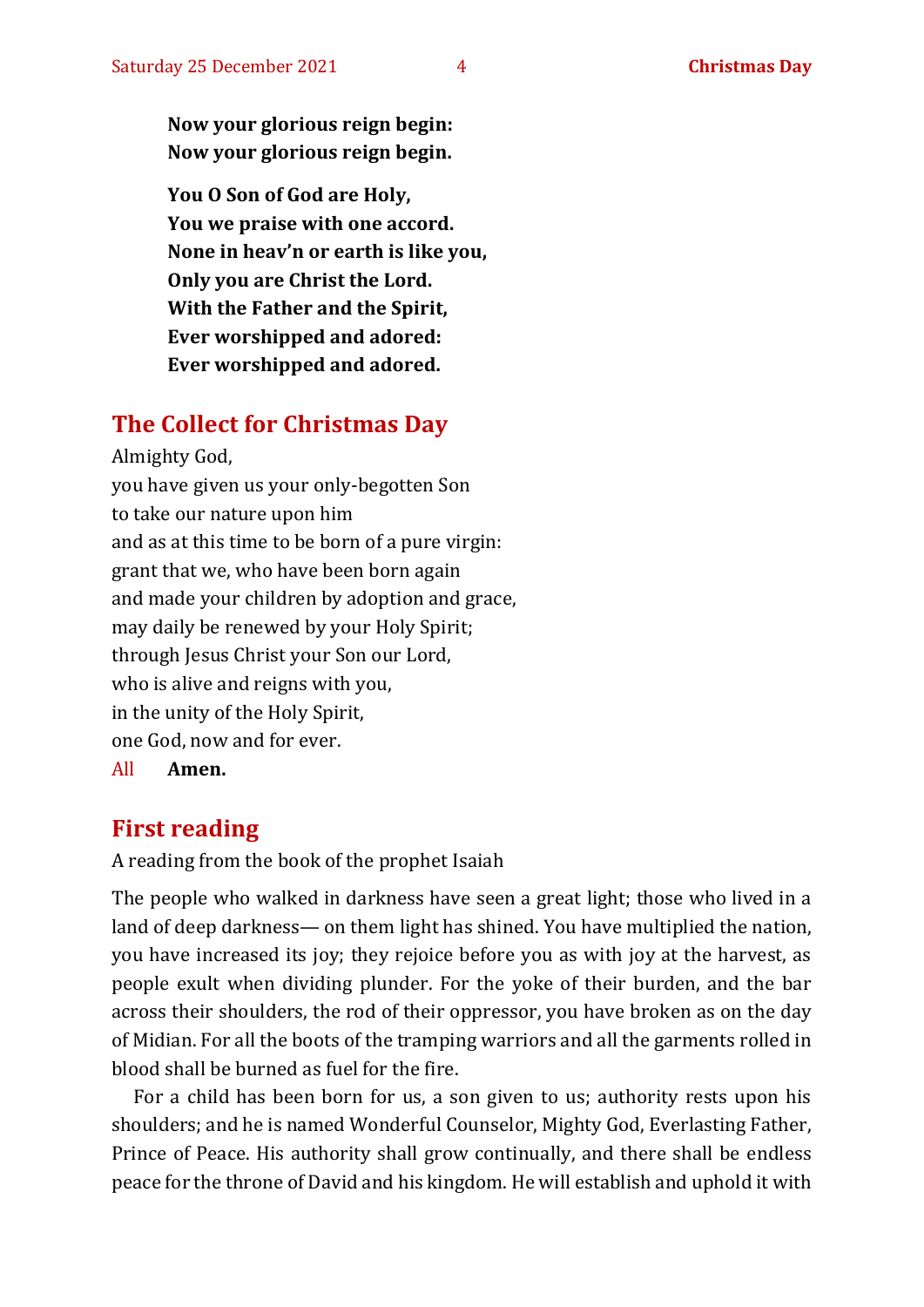justice and with righteousness from this time onward and forevermore. The zeal of the Lord of hosts will do this. *Isaiah 9:2–7*

This is the Word of the Lord

All **Thanks be to God.**

# **Second reading**

A reading from St Paul's Letter to Titus

For the grace of God has appeared, bringing salvation to all, training us to renounce impiety and worldly passions, and in the present age to live lives that are self-controlled, upright, and godly, while we wait for the blessed hope and the manifestation of the glory of our great God and Saviour, Jesus Christ. He it is who gave himself for us that he might redeem us from all iniquity and purify for himself a people of his own who are zealous for good deeds. *Titus 2:11–14*

This is the Word of the Lord

All **Thanks be to God.**

HYMN 2 **[The Calypso Carol](https://www.youtube.com/watch?v=W1UI5Ko34XQ)** (please click on this link to hear the hymn)

# **Gospel reading**

Hear the Gospel of our Lord Jesus Christ according to Luke

#### All **Glory to you O Lord.**

In those days a decree went out from Emperor Augustus that all the world should be registered. This was the first registration and was taken while Quirinius was governor of Syria. All went to their own towns to be registered. Joseph also went from the town of Nazareth in Galilee to Judea, to the city of David called Bethlehem, because he was descended from the house and family of David. He went to be registered with Mary, to whom he was engaged and who was expecting a child. While they were there, the time came for her to deliver her child. And she gave birth to her firstborn son and wrapped him in bands of cloth, and laid him in a manger, because there was no place for them in the inn.

In that region there were shepherds living in the fields, keeping watch over their flock by night. Then an angel of the Lord stood before them, and the glory of the Lord shone around them, and they were terrified. But the angel said to them, 'Do not be afraid; for see—I am bringing you good news of great joy for all the people: to you is born this day in the city of David a Saviour, who is the Messiah, the Lord. This will be a sign for you: you will find a child wrapped in bands of cloth and lying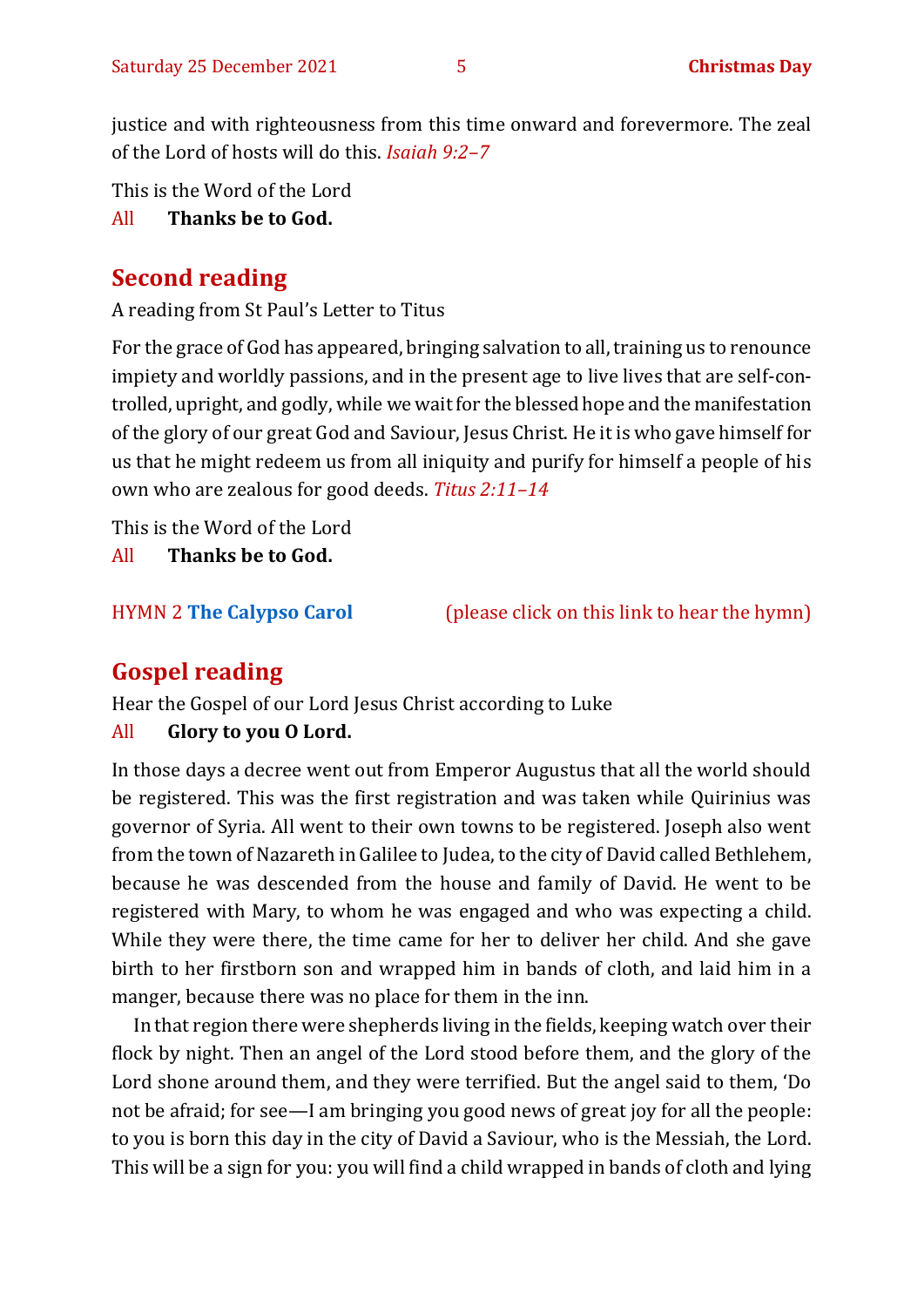in a manger.' And suddenly there was with the angel a multitude of the heavenly host, praising God and saying, 'Glory to God in the highest heaven, and on earth peace among those whom he favours!' When the angels had left them and gone into heaven, the shepherds said to one another, 'Let us go now to Bethlehem and see this thing that has taken place, which the Lord has made known to us.' So they went with haste and found Mary and Joseph, and the child lying in the manger. When they saw this, they made known what had been told them about this child; and all who heard it were amazed at what the shepherds told them. But Mary treasured all these words and pondered them in her heart.

The shepherds returned, glorifying and praising God for all they had heard and seen, as it had been told them. *Luke 2:1–20*

This is the Gospel of the Lord

#### All **Praise to you O Christ.**

#### **Sermon**

The well-loved and familiar story of that first Christmas sees a cast of very ordinary people experiencing quite extra-ordinary events. As we saw last week, in the children's Nativity play, God sent angelic messengers to an unremarkable young girl living in a rural backwater village in Galilee, and a dream to her intended husband. The result was that Mary conceived a very special baby … God's only child … and Joseph was persuaded that their subsequent marriage was part of His plan for humanity …

… and then there was silence!

Mary and Joseph then just got on with doing what a peasant couple expecting a baby did until, with bad timing … with Mary just about to give birth … the Emperor's census forced them to undertake a 90-mile trip to Bethlehem. It is tempting to wonder whether something was amiss … whether God might have provided better and safer arrangements for the birth of His child.

But no … silence!

At Christmas, we rush too easily from the simple account of Jesus's birth … simply reported, lacking in divine glamour … to the next appearance of the heavenly host. Mary and Joseph did not see those angels; they were left holding a new-born baby in a mucky stable they were sharing with household animals. God had been disturbingly active in their lives a while ago but, in the mess and pain of birth away from home, God apparently was keeping quiet!

God *did* send angels that night … but not to Mary and Joseph. Instead, on a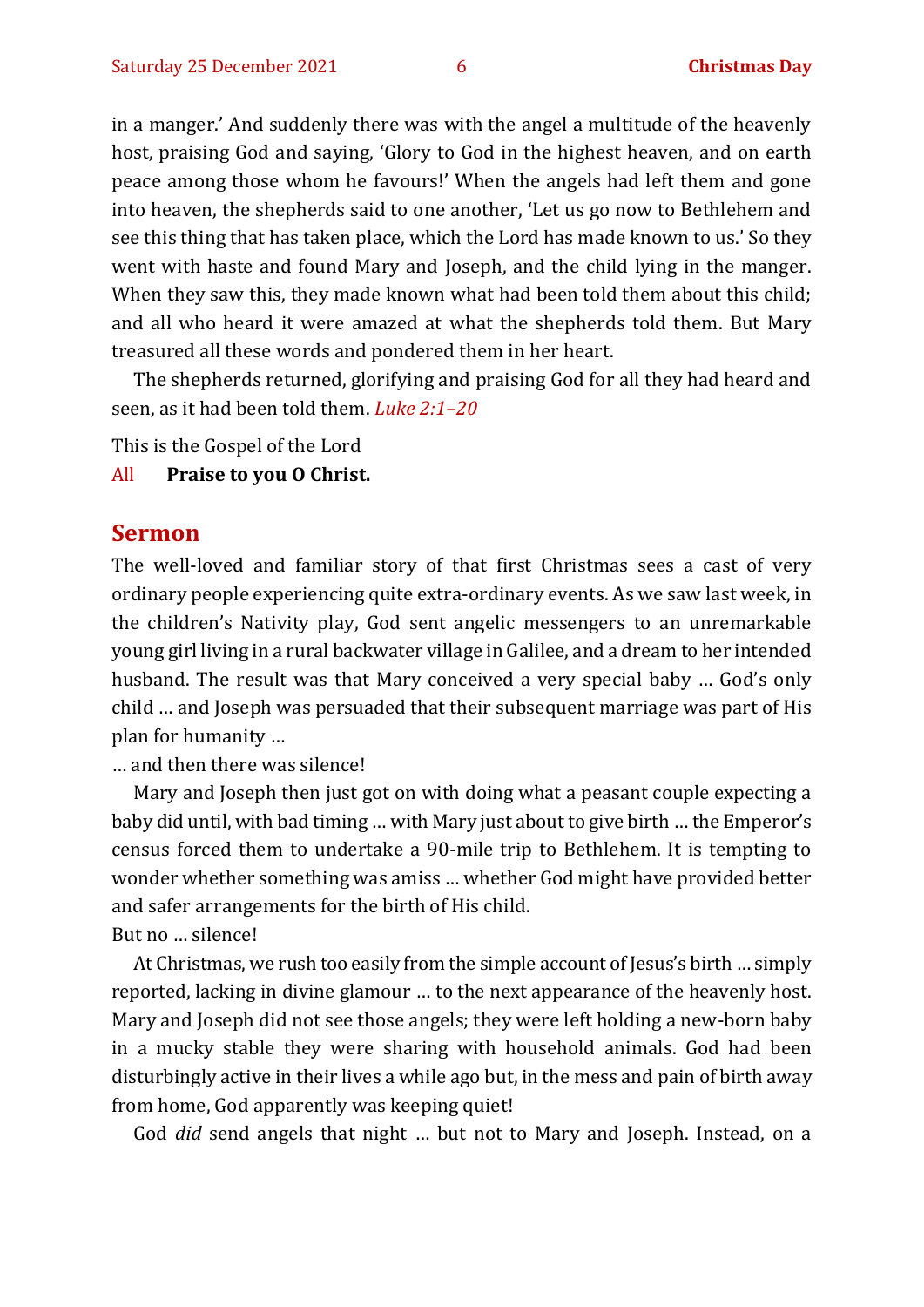hillside, God disturbed the night-watch of a group of shepherds who were not particularly looking out for a message fromGod. Their responsibilities in the fields, 24 hours a day, usually prevented their participation in Jewish worship and tended to make them religious outcasts. It was to this unlikely assembly, minding the sheep (and minding their own business) that God's angelic messengers appeared one dark, seemingly unremarkable night.

Luke reports that they were understandably terrified, but nonetheless they were sufficiently convinced by the message that they abandoned their flock (risking their livelihood) and made a hurried trip to Bethlehem, where they found a baby, and (perhaps not expecting to be believed) told his parents their bizarre story.

This band of scruffy, breathless shepherds *were* believed … for they were no less messengers from God. Their arrival was unexpected and probably a little alarming but they also brought comfort to the holy couple since it was assurance that God had not abandoned them at all. Mary and Joseph could, in turn, reassure the shepherds that their weird story of a sky full of singing angels was no hallucination … that they were, indeed, the very first to hear that God really had sent humankind a Saviour and they could see him for themselves.

This episode was the only miraculous part of the actual birth of Jesus: otherwise, Mary and Joseph were on their own dealing with a birth, in unusual circumstances, away from the familiarity of their own home. Through the miraculous happenings on that Bethlehem hillside they did discover however … as we can today … that God's silence is not God's absence. Luke records that Mary treasured the words of the shepherds, and pondered them in her heart. Years later, she must have drawn strength from them, as she faced the seeming silence of God at Calvary.

What was the effect on the shepherds? Today's readings tell of the goodness and loving kindness of God our Saviour appearing; of the Lord proclaiming to the ends of the Earth that salvation comes; that God's holy people are sought out, not forsaken. This is what the shepherds experienced that stunning night, and they returned, glorifying and praising God.

We never know how God's messengers might come to us, or what unlikely things those messengers … however they appear … may cause us to do. We know that Mary treasured the shepherds' words in her heart, and maybe we can try to hear anew, this Christmas morning, the amazing, life-changing message of the angels *'… to you is born this day … a Saviour, who is the Messiah, the Lord.'*

The Christmas Collect prays for us to be daily renewed by the Holy Spirit. Let us be open to expect the unexpected as joy breaks out: the goodness and loving kindness of God has appeared. Amen.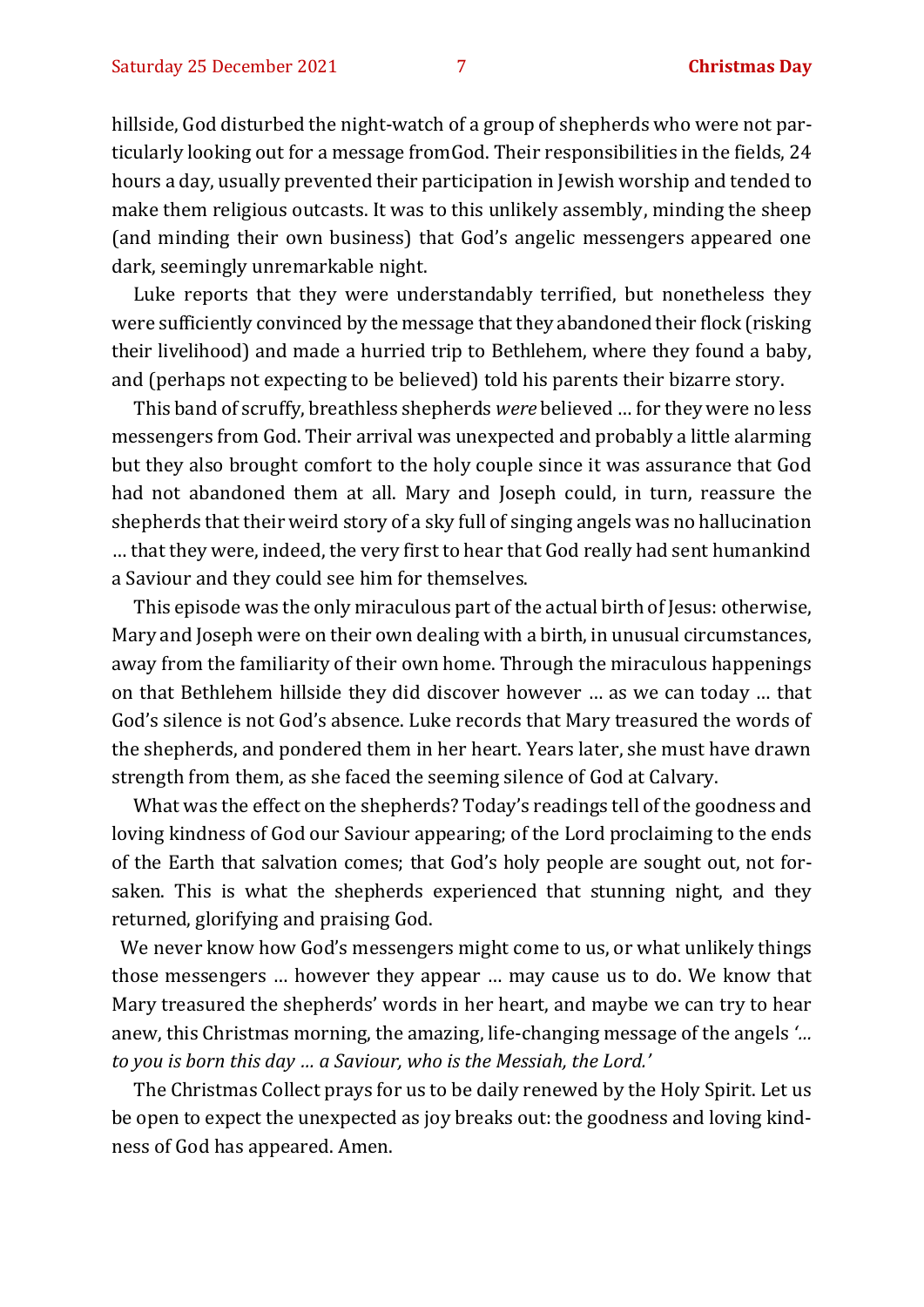# **The Creed**

This version of the Creed is sung to the tune of 'God rest ye merry gentlemen'. Please click **[here](https://www.youtube.com/watch?v=RZjHDSlTi2U)** for the tune.

**We sing the faith of Holy Church, The fam'ly of the Lord Made one by God in Jesus Christ, By earth and heaven adored: The Father who has all things made And on us blessings poured:**

**O Lord, we love you and believe, and believe! O Lord, we love you and believe!**

**The angel to the Virgin came Announcing the Lord's birth As Jesus Christ, pure Mary's son, To save the fallen earth. He lived, and on the cross he died— Love spent beyond all worth: Refrain On the third day he rose again As by the Scriptures told; Then into heaven glorified: Th'eternal shepherd's fold. And he shall come at end of time To start the age of gold: Refrain The Spirit's life fills all the world With healing gifts and power. We are the Church, the first saints' heirs, Where fellowship must flower. Forgiven sins—Christ's risen life That frees us from death's hour: Refrain**

# **Prayers of intercession**

Let us pray to Jesus our Saviour. Christ, born in a stable, give courage to all who are homeless. Jesus, Saviour,

All **hear our prayer.**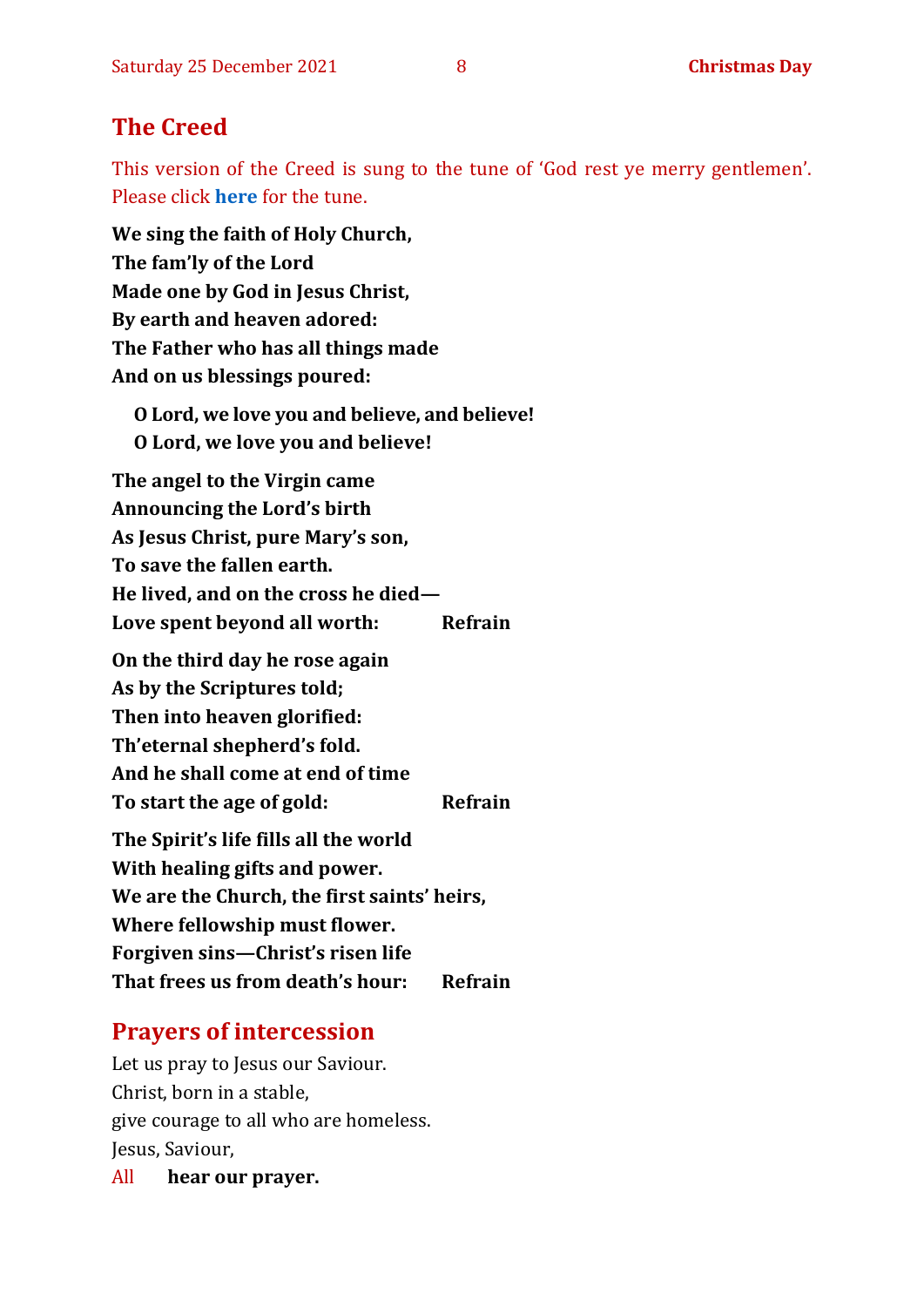Christ, for whom the angels sang, give the song of the kingdom to all who weep. Jesus, Saviour,

#### All **hear our prayer.**

Christ, worshipped by the shepherds, give peace on earth to all who are oppressed. Jesus, Saviour,

#### All **hear our prayer.**

Christ, before whom the wise men knelt, give humility and wisdom to all who govern. Jesus, Saviour,

#### All **hear our prayer.**

Christ, whose radiance filled a lowly manger, give the glory of your resurrection to all who rest in you. Jesus, Saviour,

#### All **hear our prayer.**

Jesus, Saviour, child of Mary, you know us and love us, you share our lives and hear our prayer. Glory to you for ever.

#### All **Amen.**

Merciful Father,

All **accept these prayers for the sake of your Son, our Saviour Jesus Christ. Amen.**

# **The peace**

Unto us a child is born, unto us a son is given, and his name shall be called the Prince of Peace.

The peace of the Lord be always with you,

#### All **And also with you.**

HYMN 3 **Away [in a manger](https://www.youtube.com/watch?v=yjke_DVaa_c&t=2s)** (please click on this link to hear the hymn)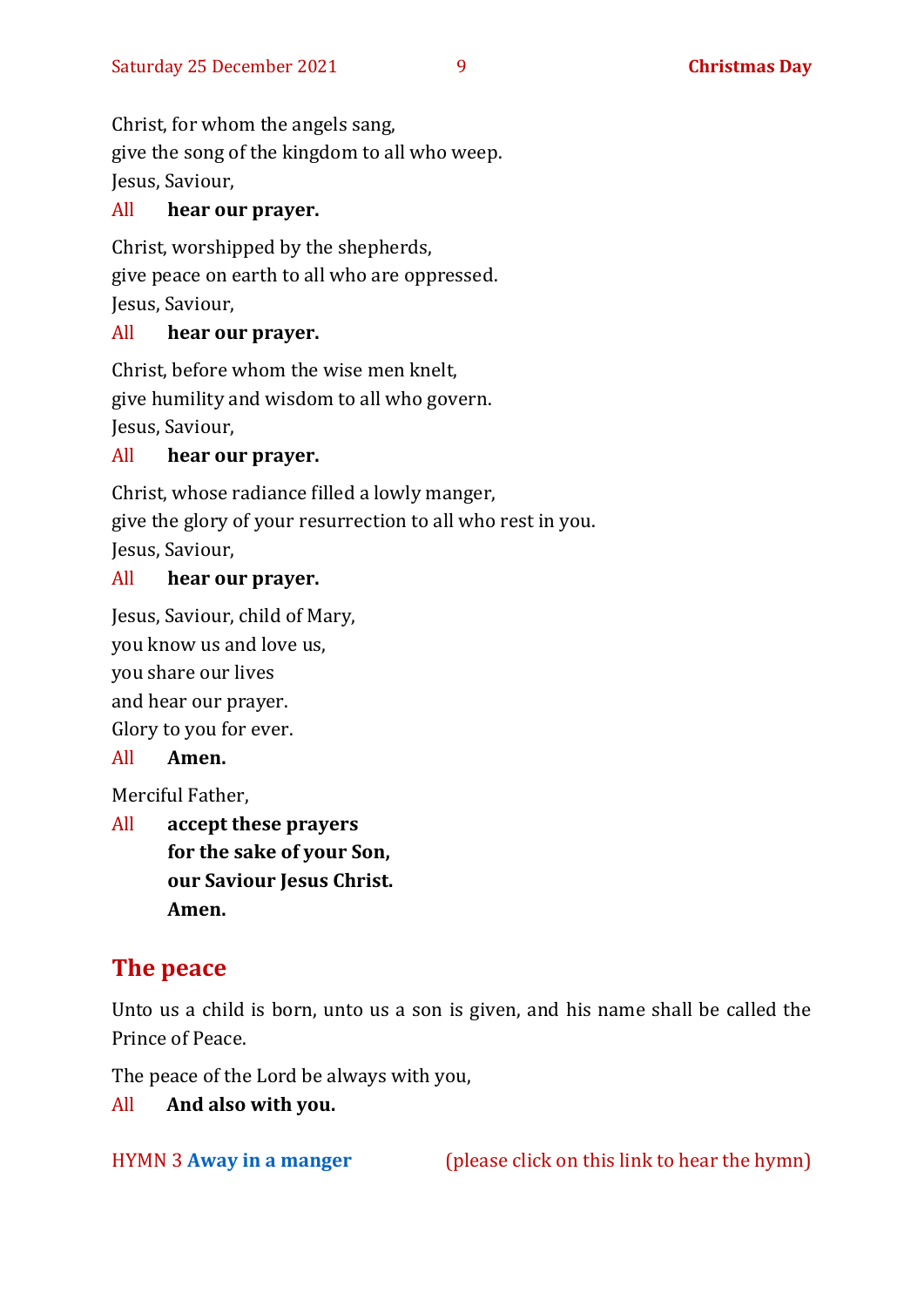The liturgy of the Communion Service appears below

# The Dismissal

May the joy of the angels, the eagerness of the shepherds, the perseverance of the wise men, the obedience of Joseph and Mary, and the peace of the Christ-child be yours this Christmas; and the blessing.

#### All **Amen.**

HYMN 4 **[The Angel Gabriel from Heaven came](https://www.youtube.com/watch?v=pliqObTHxUQ)** (click on this link to hear the hymn)

Go in peace to love and serve the Lord.

All **In the name of Christ. Amen.**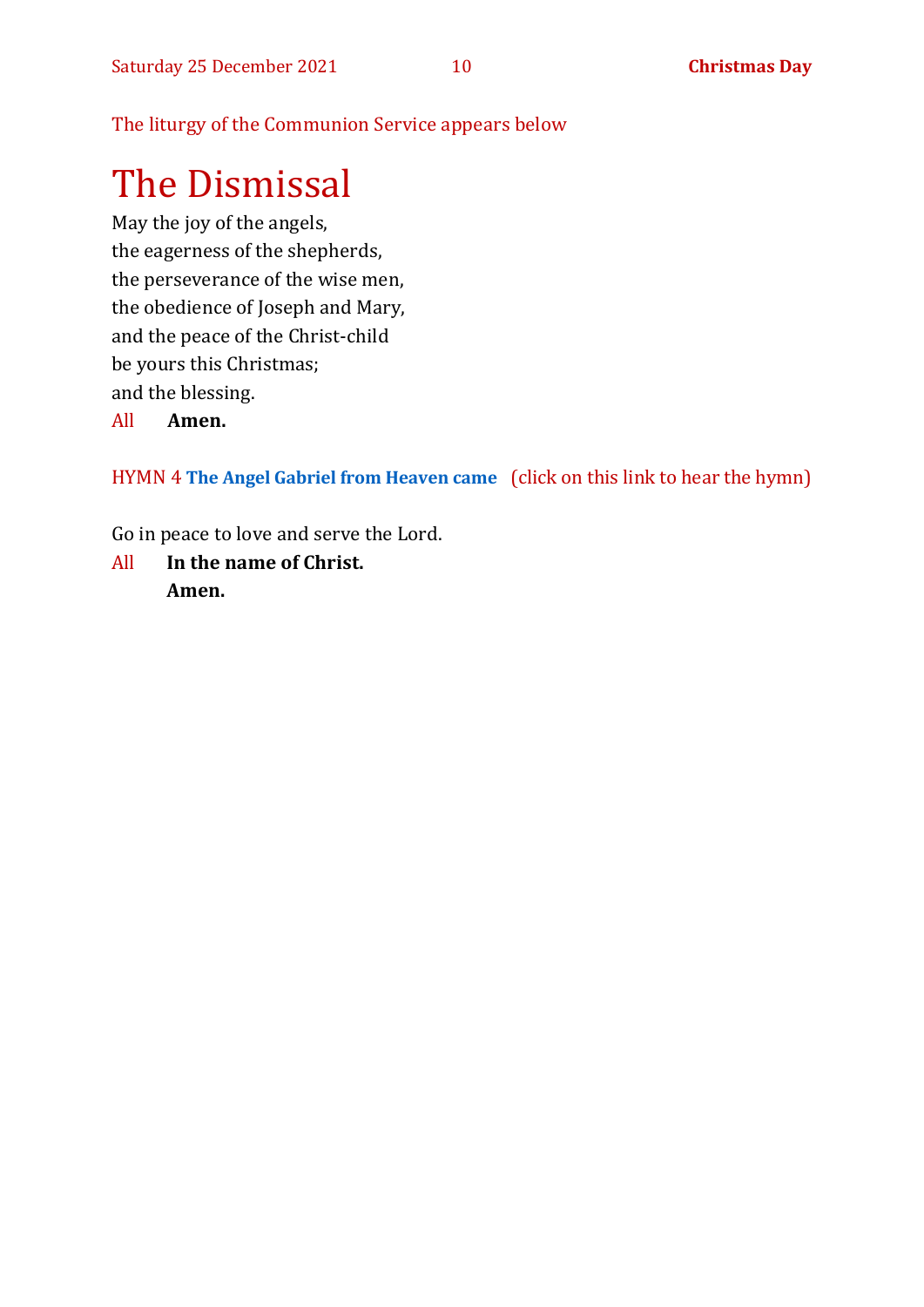# The Liturgy of the Sacrament

## Eucharistic Prayer (prayer E)

The Lord be with you

#### All **and also with you.**

Lift up your hearts.

#### All **We lift them to the Lord.**

Let us give thanks to the Lord our God.

#### All **It is right to give thanks and praise.**

All glory and honour be yours always and everywhere, mighty creator, ever-living God. We give you thanks and praise for your Son, our Saviour Jesus Christ, who for love of our fallen race humbled himself, and was born of the Virgin Mary by the power of your Spirit, and lived as one of us. In this mystery of the Word made flesh you have caused his light to shine in our hearts, to give knowledge of your glory in the face of Jesus Christ. In him we see our God made visible and so are caught up in the love of the God we cannot see. Therefore with all the angels of heaven we lift our voices to proclaim the glory of your name and sing our joyful hymn of praise:

All **Holy, holy, holy Lord, God of power and might, heaven and earth are full of your glory. Hosanna in the highest. Blessed is he who comes in the name of the Lord. Hosanna in the highest.**

We praise and bless you, loving Father, through Jesus Christ, our Lord; and as we obey his command, send your Holy Spirit, that broken bread and wine outpoured may be for us the body and blood of your dear Son.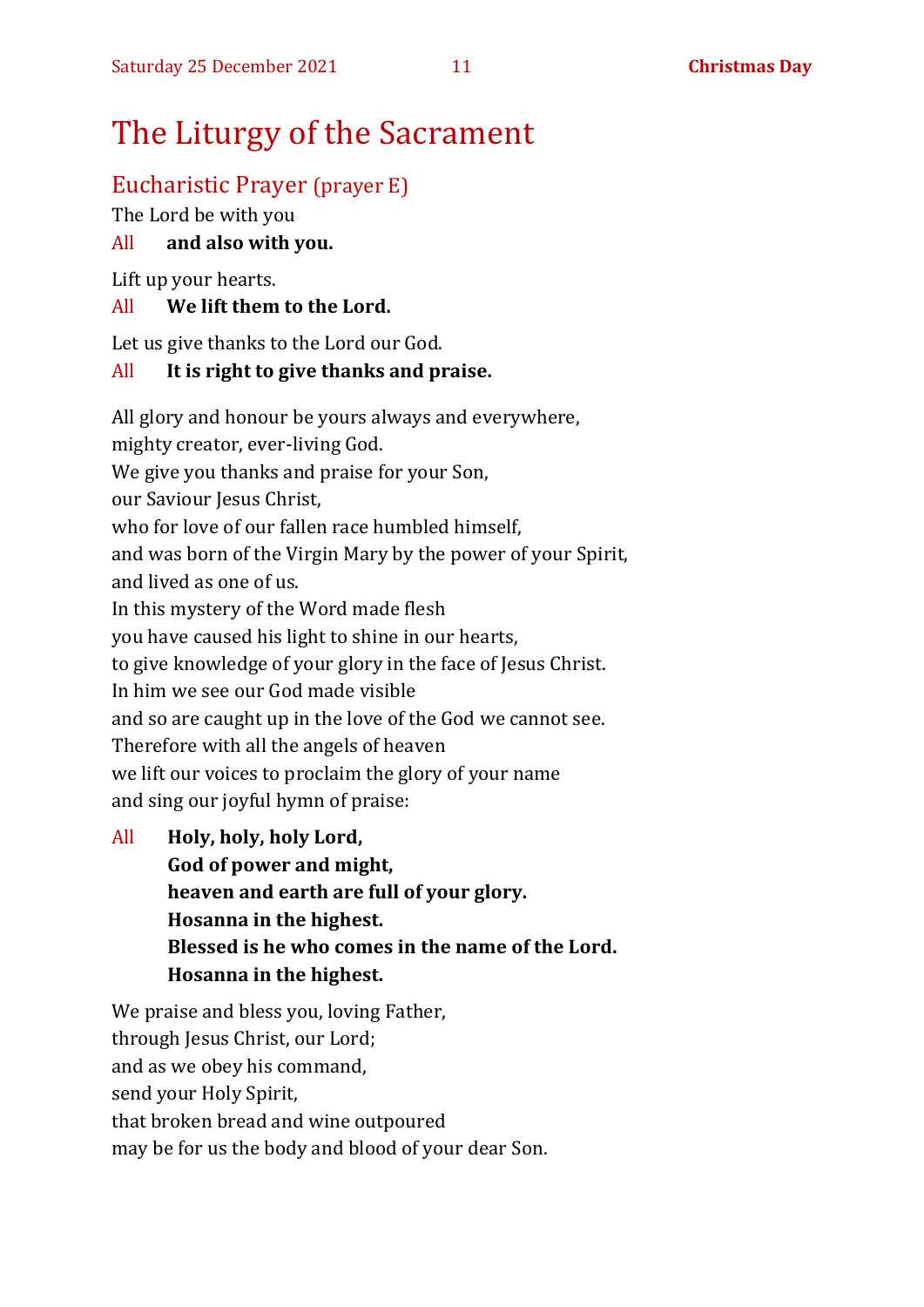On the night before he died he had supper with his friends and, taking bread, he praised you. He broke the bread, gave it to them and said: Take, eat; this is my body which is given for you; do this in remembrance of me.

When supper was ended he took the cup of wine. Again he praised you, gave it to them and said: Drink this, all of you; this is my blood of the new covenant, which is shed for you and for many for the forgiveness of sins. Do this, as often as you drink it, in remembrance of me.

So, Father, we remember all that Jesus did, in him we plead with confidence his sacrifice made once for all upon the cross.

Bringing before you the bread of life and cup of salvation, we proclaim his death and resurrection until he comes in glory.

Great is the mystery of faith:

All **Christ has died. Christ is risen. Christ will come again.**

Lord of all life, help us to work together for that day when your kingdom comes and justice and mercy will be seen in all the earth.

Look with favour on your people, gather us in your loving arms and bring us with all the saints to feast at your table in heaven.

Through Christ, and with Christ, and in Christ, in the unity of the Holy Spirit, all honour and glory are yours, O loving Father, for ever and ever.

All **Amen.**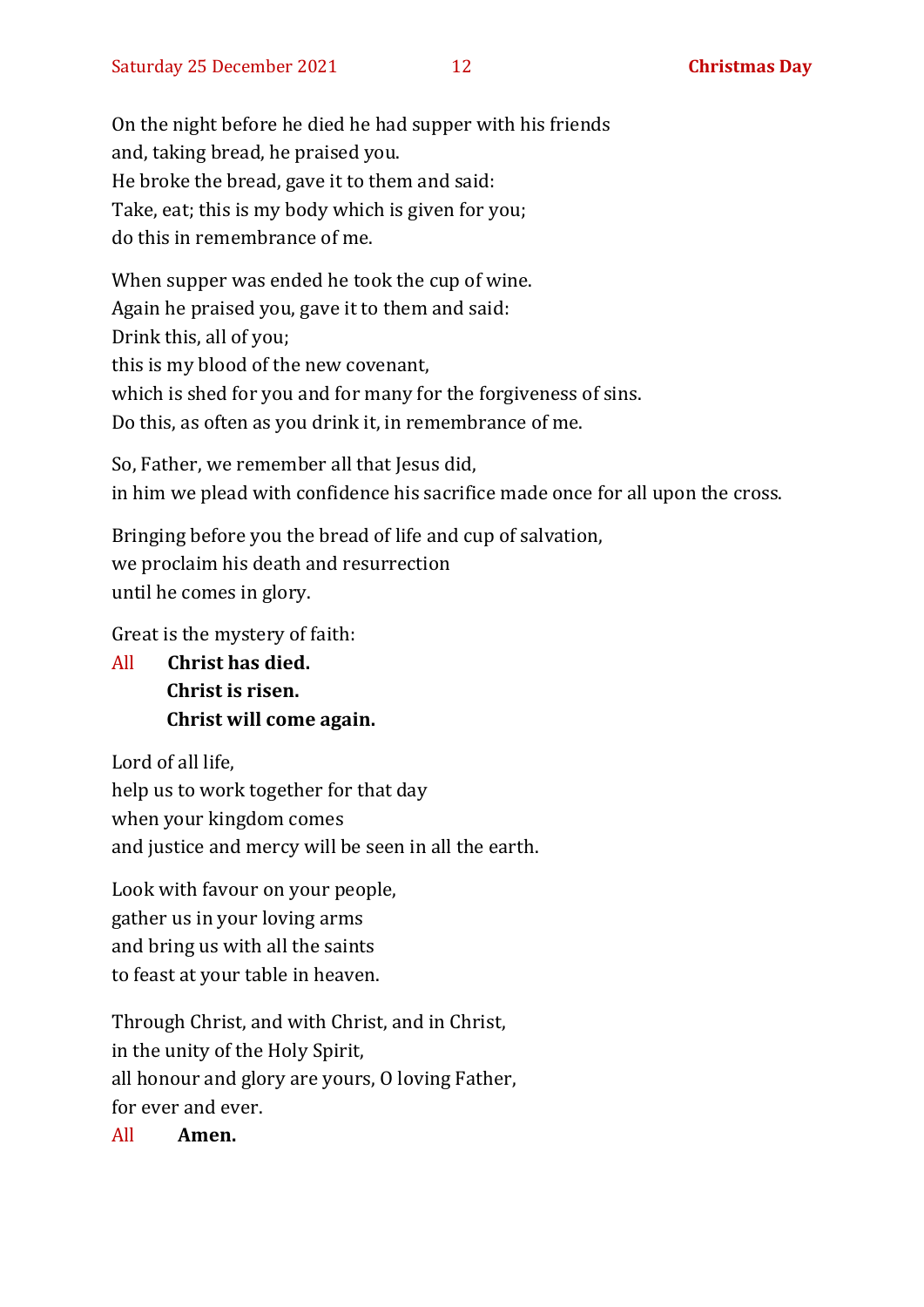# The Lord's Prayer

As our Saviour taught us, so we pray

All **Our Father in heaven, hallowed be your name, your kingdom come, your will be done, on earth as in heaven. Give us today our daily bread. Forgive us our sins as we forgive those who sin against us. Lead us not into temptation but deliver us from evil. For the kingdom, the power,** 

**and the glory are yours now and for ever. Amen.**

# Breaking of the Bread

We break this bread to share in the body of Christ.

- All **Though we are many, we are one body, because we all share in one bread.**
- All **Lamb of God,**

**you take away the sin of the world, have mercy on us.**

**Lamb of God, you take away the sin of the world, have mercy on us.**

**Lamb of God, you take away the sin of the world, grant us peace.**

Draw near with faith. Receive the body of our Lord Jesus Christ which he gave for you, and his blood which he shed for you. Eat and drink in remembrance that he died for you, and feed on him in your hearts by faith with thanksgiving.